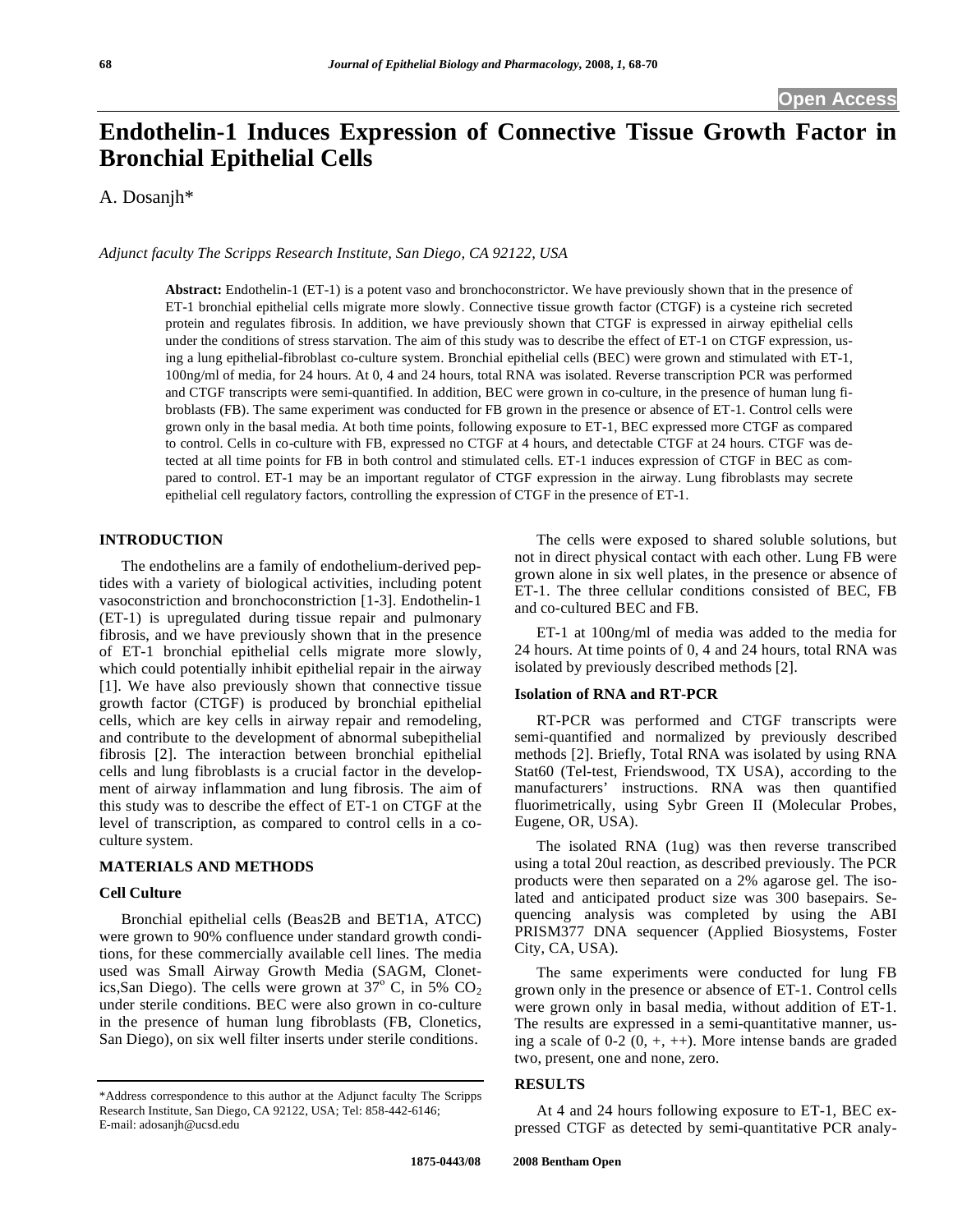sis. The score was  $++$  at both time points. Control cells expressed comparatively lower levels of CTGF at 24 hours (+), and none at 4 hours. CTGF was detected at all time points for FB in both control and stimulated cells. The results are summarized in Table **1**.

**Table 1. The Semi-Quantitative Expression of CTGF mRNA Transcripts, in the Presence or Absence of Endothelin-1 is Summarized. Cells were Grown Separately or in Co-Culture on Six well Inserts** 

|                                         |         | 4 hrs    | 24 hrs            |
|-----------------------------------------|---------|----------|-------------------|
| <b>BEC</b>                              |         |          |                   |
|                                         | $+ET-1$ | $++$     | $^{++}$           |
|                                         | $-ET-1$ | $\theta$ | $\qquad \qquad +$ |
| <b>FB</b>                               |         |          |                   |
|                                         | $+ET-1$ | $++$     | $^{++}$           |
|                                         | $-ET-1$ | $++$     | $++$              |
| <b>BEC</b><br><b>Co-Culture with FB</b> |         |          |                   |
|                                         | $+ET-1$ | $\theta$ | $++$              |
|                                         | $-ET-1$ | $\Omega$ | $^{+}$            |

Expression is reported as 0-none detectable; +, detectable; ++ highly detectable. Abbreviations:  $BEC =$  bronchial epithelial cells;  $FB =$  lung fibroblasts;  $ET-1 =$  endothelin-1.

 Control epithelial cells in co-culture with FB, expressed no CTGF at 4 hours, and ++ detectable CTGF at 24 hours. The co-culture stimulated cells, expressed no CTGF at four hours, and detectable transcripts at 24 hours.

 Overall, ET-1 increased the expression of CTGF transcripts in BEC. In the co-culture system there was a downregulation of CTGF transcriptional expression. When lung fibroblast secretory proteins are in contact with the BEC, there is no expression in BEC after four hours of exposure to ET-1. This effect does not require physical contact between the two cell types, since the two cell types were separated by filter inserts.

### **DISCUSSION**

 This study was conducted to determine the expression of CTGF mRNA transcripts in bronchial epithelial cells and lung fibroblasts, grown in co-culture or separately, in the presence of ET-1. We have previously shown that BEC produce CTGF under conditions of stress starvation. The results indicate for the first time on ET-1 induces expression of CTGF in BEC, as compared to controls and may be an important regulator of CTGF expression in the airway. Lung fibroblasts grown alone, expressed CTGF transcripts in the presence or absence of ET-1.

 The attenuation of CTGF expression by BEC in coculture with FB, indicates that lung fibroblasts may secrete regulatory factors that could control the expression of CTGF in the presence of ET-1. Based on these results, ET-1 induces expression over basal levels of CTGF mRNA as early as four hours, and the effect lasts at least until 24 hours. In contrast, when grown in co-culture with lung FB, the levels are attenuated at four hours. This study highlights the communicatory cellular regulation of CTGF in two key airway cell types.

 Other studies have shown that the communication between BEC and lung FB determines the overall inflammatory response to injury in the airway [4, 5]. The development of subepithelial fibrosis is a result of stimuli, such as mechanical stress and exposure to environmental agents [6].

 ET-1 is a multi-functional endothelium derived peptide, and is a known potent vaso and bronchoconstrictor. ET-1 activates vascular smooth muscle cells and is an important mediator in chronic pulmonary diseases such as asthma and fibrosis. CTGF is a key factor in repair and remodeling of the airway, and this study indicates that in the presence of ET-1, a cellular response results in the release of CTGF [7].

 Other previous studies have shown that ET-1 upregulates CTGF in neonatal cardiac myocytes. The authors showed that ET-1 caused an increase in CTGF expression, maximally within one hour, but it was sustained over 24 hours [8]. Another report using gene array analysis to study lung fibroblasts, showed that ET-1 induces a program of matrix synthesis in lung fibroblasts, and that ET-1 may play a key role in connective tissue deposition during wound repair and in pulmonary fibrosis [9]. In another study, the pro-fibrotic effects of ET-1 were further demonstrated. The authors used dermal fibroblasts and showed that ET-1 induced connective tissue growth factor (CTGF) at higher levels than TGFb-1. The effect of ET-1 was noted to be biphasic with a lower induction at three hours and a delayed second induction after five days. In this study the effect of ET-1 on CTGF transcripts was noted at both four and 24 hours [10].

 ET-1 is markedly up-regulated during tissue repair and in the patients with a variety of fibrotic diseases and these results suggested that ET-1 may play a key role in lung remodeling [11]. Increased ET-1 levels have been demonstrated in the bronchial epithelium of asthma patients [12].

### **CONCLUSIONS**

 Based on this and other studies, ET-1 and CTGF are important therapeutic targets in the modulation of pulmonary fibrogenesis, and understanding the regulatory mechanisms of the effect of ET-1 on lung fibrogenesis is an area of future research.

### **ACKNOWLEDGEMENTS**

 The author would like to thank Dr. Bruce Zuraw for providing TSRI laboratory space and support. Funding provided by the NIH.

### **REFERENCES**

- [1] Dosanjh A. Connective tissue growth factor expression in human bronchial epithelial cells. Acta Biochim Biophys Sin 2006; 38(1): 53-7.
- [2] Dosanjh A, Zuraw B. Endothelin-1 (ET-1) decreases human bronchial epithelial cell migration and proliferation: implications for airway remodeling in asthma. J Asthma 2003; 40(8): 883-6.
- [3] Busch T, Petersen B, Deja M, *et al*. Endothelin-1 influences the efficacy of inhaled nitric oxide in experimental acute lung injury. Exp Biol Med 2003; 231(6): 974-8.
- [4] Holgate ST. The bronchial epithelial origins of asthma. Chem Immunol 2000; 78: 62-71.